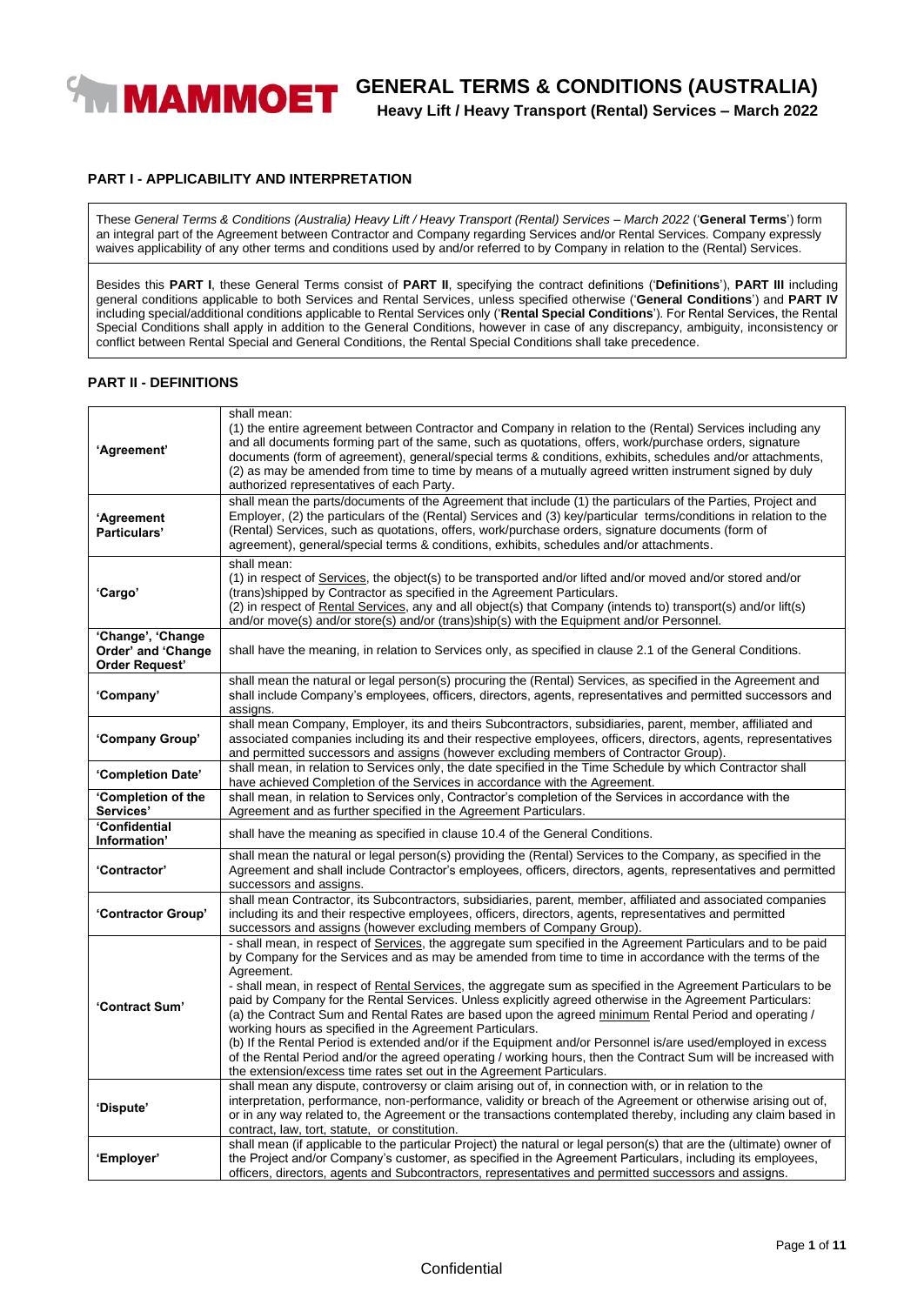

# **GENERAL TERMS & CONDITIONS (AUSTRALIA)**

### **Heavy Lift / Heavy Transport (Rental) Services – March 2022**

| 'Equipment'                | shall mean:<br>(1) in respect of Services, the heavy lift and/or heavy transport equipment used by Contractor during<br>performance of the Services, as specified in the Agreement Particulars.<br>(2) in respect of Rental Services, the heavy lift and/or heavy transport equipment rented out to Company, as<br>specified in the Agreement Particulars.                                                                                                                                                                                                                                                                                                                                                                                                                                                                                                                                                                                                                                                                                                                                                                                                  |  |
|----------------------------|-------------------------------------------------------------------------------------------------------------------------------------------------------------------------------------------------------------------------------------------------------------------------------------------------------------------------------------------------------------------------------------------------------------------------------------------------------------------------------------------------------------------------------------------------------------------------------------------------------------------------------------------------------------------------------------------------------------------------------------------------------------------------------------------------------------------------------------------------------------------------------------------------------------------------------------------------------------------------------------------------------------------------------------------------------------------------------------------------------------------------------------------------------------|--|
| 'Force Majeure'            | shall have the meaning as specified in clause 6.4 of the General Conditions.                                                                                                                                                                                                                                                                                                                                                                                                                                                                                                                                                                                                                                                                                                                                                                                                                                                                                                                                                                                                                                                                                |  |
| ʻInclement<br>Weather'     | shall mean, at Contractor's sole discretion, the existence or effects of heavy rain, wind (including but not<br>limited to wind at lifting altitude) and/or other climatic conditions (including but not limited to hail, snow, cold, ,<br>dust storm and/or extreme high temperature), by virtue of which it is either not reasonable and/or not safe for<br>Personnel and/or Equipment exposed to continue working or which prevents performance of all or part of the<br>Services.                                                                                                                                                                                                                                                                                                                                                                                                                                                                                                                                                                                                                                                                       |  |
| 'Law'                      | shall mean statutes, acts, ordinances, sub-ordinate legislation, regulations, by-laws, orders, directions, awards<br>and proclamations of any governmental, public or statutory authority in any jurisdiction which affects the<br>Services.                                                                                                                                                                                                                                                                                                                                                                                                                                                                                                                                                                                                                                                                                                                                                                                                                                                                                                                |  |
| 'Original Contract<br>Sum' | shall mean the Contract Sum agreed at the time Contractor and Company entered into the Agreement, hence<br>excluding any increases of the same that may be made from time to time in accordance with the terms of the<br>Agreement (Particulars).                                                                                                                                                                                                                                                                                                                                                                                                                                                                                                                                                                                                                                                                                                                                                                                                                                                                                                           |  |
| 'Parties/Party'            | shall mean Company and Contractor / either Company or Contractor                                                                                                                                                                                                                                                                                                                                                                                                                                                                                                                                                                                                                                                                                                                                                                                                                                                                                                                                                                                                                                                                                            |  |
| 'Personnel'                | shall mean:<br>(1) in respect of Services, the personnel deployed by Contractor during performance of the Services, as<br>specified in the in the Agreement Particulars.<br>(2) in respect of Rental Services, the personnel rented out to Company, as specified in the in the Agreement<br>Particulars.                                                                                                                                                                                                                                                                                                                                                                                                                                                                                                                                                                                                                                                                                                                                                                                                                                                    |  |
| 'Project'                  | shall mean the project specified in the Agreement Particulars.                                                                                                                                                                                                                                                                                                                                                                                                                                                                                                                                                                                                                                                                                                                                                                                                                                                                                                                                                                                                                                                                                              |  |
| 'Rental Period'            | shall be at least the minimum rental period for each piece of Equipment and/or each individual Personnel<br>member, all as specified in the Agreement Particulars.<br>Unless agreed otherwise in the Agreement Particulars:<br>(a) The Rental Period for each piece of Equipment and/or each individual Personnel member shall commence<br>on the earlier of (i) the agreed (anticipated) commencement date of the Rental Period (if any) and (ii) the date<br>of actual arrival of the Equipment and/or Personnel on Site.<br>(b) The Rental Period for each piece of Equipment and/or each individual Personnel member shall include the<br>period during which the Equipment is assembled and disassembled and shall exclude the period during which<br>the Equipment and/or Personnel is/are transported to/from the Site.<br>(c) The Rental Period for each piece of Equipment and/or each individual Personnel member shall end on the<br>later of (i) the agreed (anticipated) end date of the Rental Period (if any) and (ii) the date on which actual<br>disassembly at Site is achieved and Contractor can commence can demobilization from Site. |  |
| 'Rental Rate(s)'           | shall mean the rate(s) (regular and extension/excess) payable by Company per<br>hour/day/week/month/annum/other time period for each piece of Equipment and/or each individual Personnel<br>member, as specified in the Agreement Particulars.                                                                                                                                                                                                                                                                                                                                                                                                                                                                                                                                                                                                                                                                                                                                                                                                                                                                                                              |  |
| 'Rental Services'          | shall mean the rent-out and hire of Equipment and/or Personnel by Contractor and Company respectively<br>and/or ancillary services provided by Contractor for the duration of the Rental Period, all as specified in the<br>Agreement Particulars and as may be amended in accordance with the terms of the Agreement.                                                                                                                                                                                                                                                                                                                                                                                                                                                                                                                                                                                                                                                                                                                                                                                                                                      |  |
| 'Services'                 | shall mean the heavy lift, heavy transport and/or ancillary services/works provided by Contractor, as specified<br>in the Agreement Particulars and as may be amended in accordance with the terms of the Agreement.                                                                                                                                                                                                                                                                                                                                                                                                                                                                                                                                                                                                                                                                                                                                                                                                                                                                                                                                        |  |
| 'Site'                     | shall mean:<br>(1) in respect of Services, the location(s) and/or area(s) designated by Company where the Services is/are to<br>be performed as specified in the in the Agreement Particulars.<br>(2) in respect of Rental Services, the location(s) and/or area(s) designated by Company where the Equipment<br>shall be used, as specified in the Agreement Particulars.                                                                                                                                                                                                                                                                                                                                                                                                                                                                                                                                                                                                                                                                                                                                                                                  |  |
| 'Subcontractor'            | shall mean, in respect of either Party, a natural or legal person having a direct contract with the respective<br>Party or with any other Sub(sub)contractor of the respective Party for the performance of a part of the Services<br>or the Project.                                                                                                                                                                                                                                                                                                                                                                                                                                                                                                                                                                                                                                                                                                                                                                                                                                                                                                       |  |
| 'Third Party'              | shall mean a natural or legal person not being (a member of) Company Group or Contractor Group.                                                                                                                                                                                                                                                                                                                                                                                                                                                                                                                                                                                                                                                                                                                                                                                                                                                                                                                                                                                                                                                             |  |
| 'Time Schedule'            | shall mean, in relation to Services only, Contractor's schedule for performance of the Services as specified in<br>the Agreement Particulars.                                                                                                                                                                                                                                                                                                                                                                                                                                                                                                                                                                                                                                                                                                                                                                                                                                                                                                                                                                                                               |  |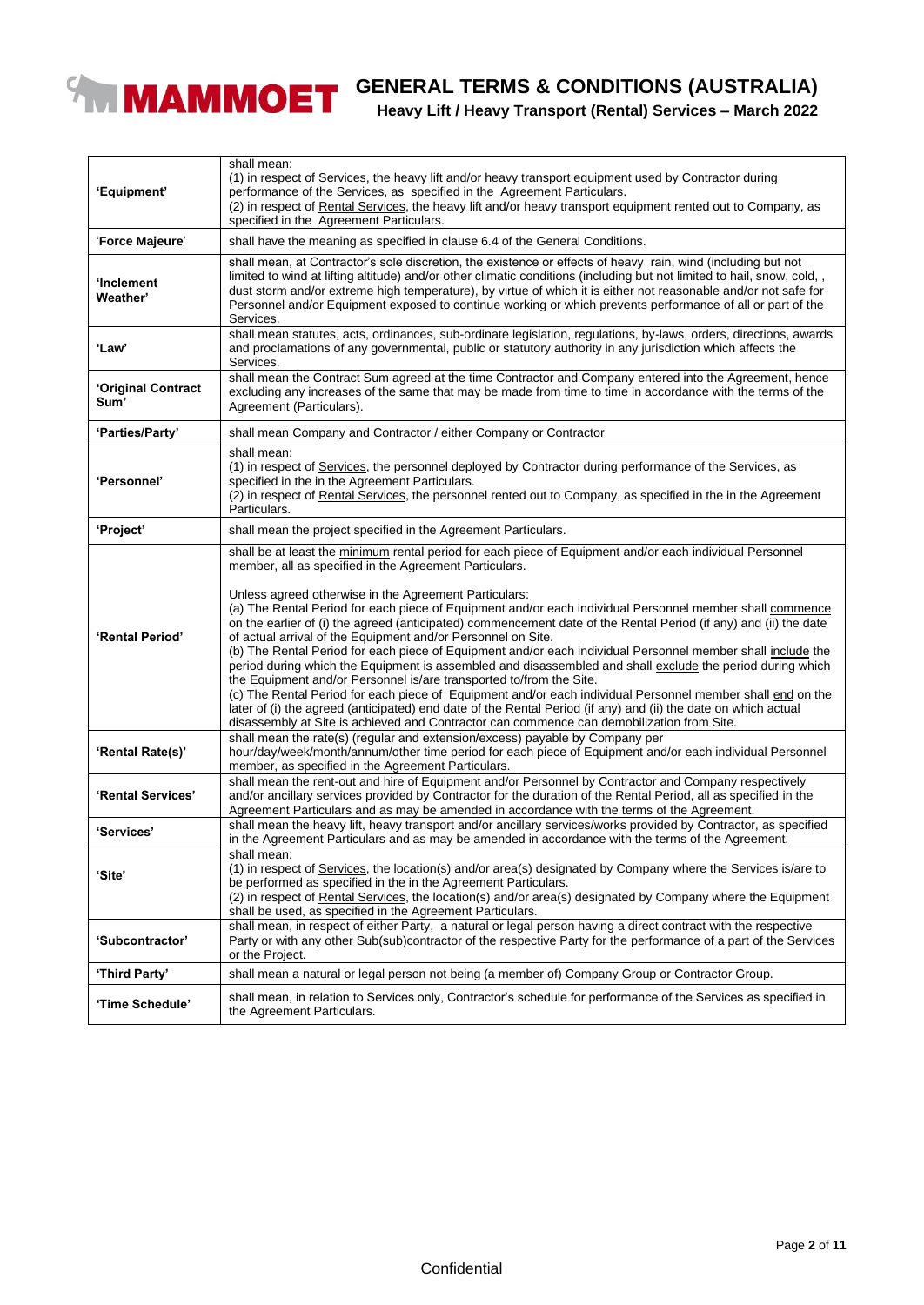

# **WAMMOET** GENERAL TERMS & CONDITIONS (AUSTRALIA)

**Heavy Lift / Heavy Transport (Rental) Services – March 2022**

#### **PART III - GENERAL CONDITIONS**

#### **1 SCOPE OF SERVICES (WORK)**

In consideration for the Contract Sum, Contractor shall perform, provide and/or supply all (Rental) Services, set forth in the Agreement and perform all other obligations as set out in the terms and conditions of the Agreement (Particulars).

#### **2 CHANGES (APPLICABLE TO SERVICES ONLY)**

#### **2.1 CHANGE DEFINITIONS**

2.1.1 '**Change**' shall mean any (1) change in the quality, quantity or nature of the Services including but not limited to additions, increases, decreases, omissions, removal, alterations, sequence changes and/or (2) Contractor proposed Changes as to accelerate performance of Services and/or achieve efficiency improvements and/or cost reductions and/or (3) change in Law.

#### '**Change Order**' shall mean a written instrument:

(1) formalizing a Change identified, initiated or required by either Company or Contractor,

(2) mutually agreed between authorized representatives of Company and Contractor,

(3) specifying the scope and details of the Change in the Services,

(4) specifying the amount of the adjustment, if any, in the Contract Sum, and

(5) the extent of the adjustment, if any, to the Time Schedule and/or Completion Date.

'**Change Order Request**' shall mean a written request or proposal for a Change Order submitted by either Company or Contractor and including:

(a) a description of the nature of the Change and the cause(s), event(s) and/or circumstances giving rise to the Change; and

(b) to the extent reasonably known by and available to the Party submitting the request at the time of submission, a general

description of the impact of the Change and a specification/substantiation/estimate of the impact of the Change (if any) on the Contract Sum and/or Time Schedule and/or Completion Date.

#### **EACH PARTY CAN SUBMIT A CHANGE ORDER REQUEST**

2.2.1 Company may from time to time, but prior to Completion of the Services and subject to the limitations set in this clause 2, submit to Contractor a Change Order Request in relation to (a) Change(s) in the Services.

2.2.2 Contractor may from time to time, but prior to Completion of the Services, submit to Company a Change Order Request in relation to (a) Change(s) in the Services it has identified.

#### **COMPANY'S AND CONTRACTOR RIGHT TO REJECT A CHANGE ORDER REQUEST**

Company may reject a Change Order Request submitted by Contractor if and to the extent the Change is necessary to overcome or correct:

(a) the adverse consequences of a breach by Contractor of its obligations under the Agreement and/or defect in the Services caused by Contractor; and/or

(b) the adverse consequences of a negligent act or omission of Contractor in relation to the Services.

2.3.2 Contractor may reject a Change Order Request submitted by Company if and to the extent the scope of the Change falls outside the scope of Contractor's normal business activities and/or if other projects of Contractor or its (Sub)contractors will be delayed unreasonably at the sole discretion of Contractor.

#### **CIRCUMSTANCES ENTITLING CONTRACTOR TO (REQUEST) A CHANGE ORDER**

2.4.1 The following events and circumstances will in any event entitle Contractor to (request) a Change Order including any adjustment of the Contract Sum and/or Time Schedule and/or Completion Date resulting therefrom:

(a) Company's failure to meet its obligations under the Agreement;

(b) amendment or additions to documentation, drawings or other information provided by Company;

(c) new, additional or deviating instructions, directions and/or acts or failures to act by Company during performance of the Services;

(d) delays or disruption caused by Company, Employer and/or any of its/their other (Sub)Contractors;

(e) actual ground/subsoil conditions that cannot withstand the ground bearing pressure ('GBP') required for Contractor's equipment (including Cargo weight) used during performance of the Services, as specified by Contractor in the Agreement. In addition, Company shall also indemnify Contractor Group in respect of any and all damages, losses, claims, costs etc. resulting from such insufficient/unsuitable subsoil conditions;

(f) the structural integrity of the Cargo is insufficient to safely and efficiently execute the Services and/or is not suitable for the lift and/or transport method used during performance the Services as specified in the Agreement. In addition, Company shall also indemnify Contractor Group in respect of any and all damages, losses, claims, costs etc. resulting from such unsuitability.

(g) inaccuracy, incorrectness and/or incompleteness of information and documentation that Company has provided or has caused to be provided to Contractor.

(h) Change in applicable laws, site rules and regulations, safety rules and/or regulations impacting performance of the Services;

(i) Delays or disruption caused by conditions which, in Contractor's sole opinion, make performance of the Services and/or operation of Contractor's equipment potentially unsafe or potentially hazardous to life or property, including but not limited to operating equipment beyond operating limits specified by manufacturer and Inclement Weather.

(j) other events, conditions and circumstances not caused by and/or beyond Contractor's control (including but not limited to Force Majeure events) and/or for which Company is responsible pursuant to this Agreement or at law and/or a change in Law coming into force after the date the Agreement is executed.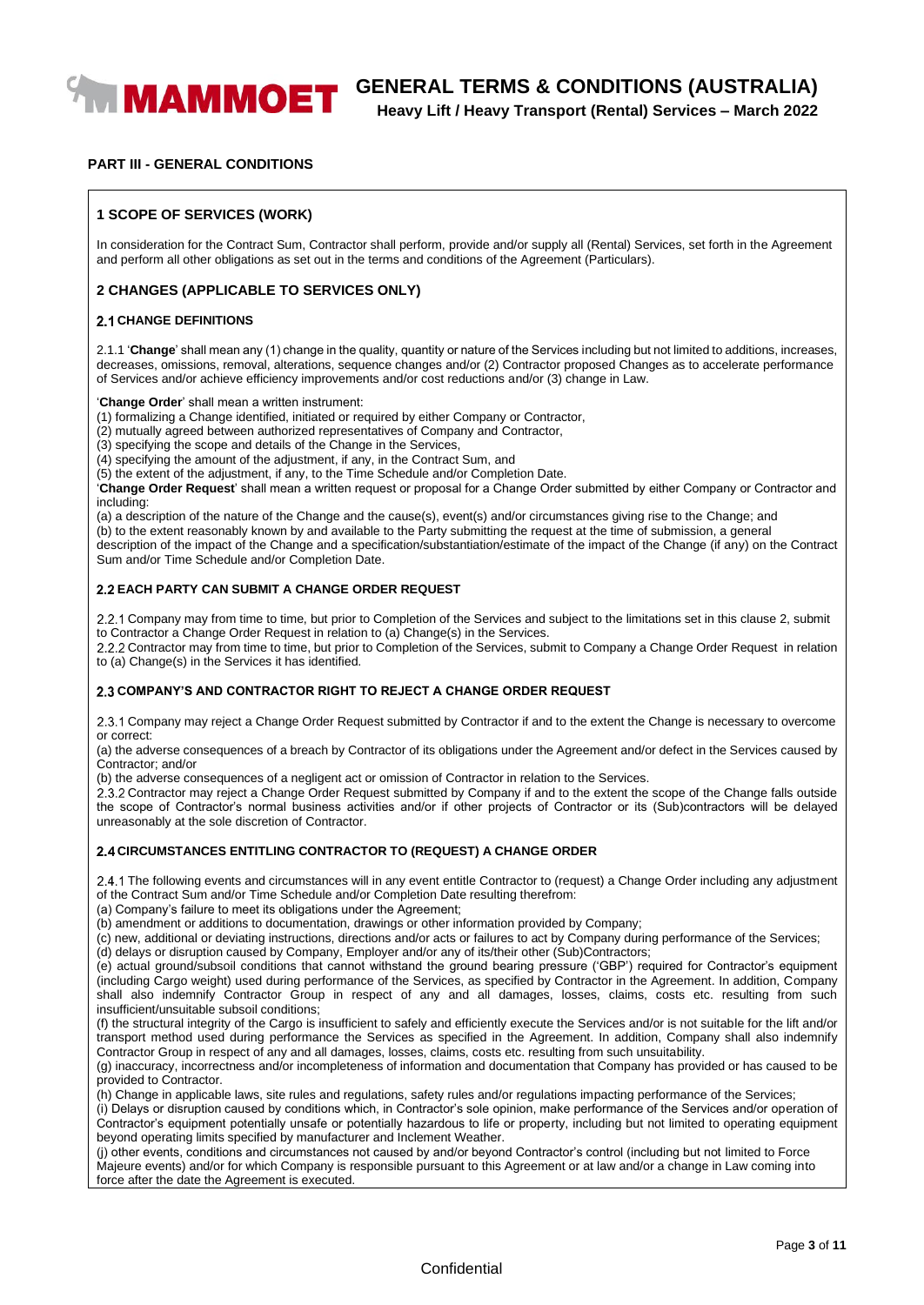**WAMMOET** GENERAL TERMS & CONDITIONS (AUSTRALIA)

**Heavy Lift / Heavy Transport (Rental) Services – March 2022**

#### **2.5 DETERMINATION OF CONTRACT SUM ADJUSTMENT**

2.5.1 Adjustments to the Contract Sum on account of a Change in the Services shall be determined by any one or a combination of the listed methods, following the below order of precedence:

(a) in accordance with applicable unit or hourly rates specified in the Agreement for equal or similar Services or subsequently agreed upon;

(b) on a cost-plus basis including a mark-up of fifteen percent (15%) of the aggregate amount.

(c) by mutual agreement of a (itemized) lump sum;

(d) a fair and reasonable valuation method as may otherwise be agreed between the Parties.

#### **CHANGE ORDER PROCESSING AND DISPUTES**

2.6.1 Change Order Requests submitted by Contractor shall be approved, modified or rejected in writing by Company promptly upon submission by Contractor and in no event later than fourteen (14) days after such submission.

2.6.2 If Contractor and Company cannot agree on adjustment of the Contract Sum and/or Time Schedule and or Completion Date and/or on any other aspect of the Change or Change Order Request submitted by Company, Company may, subject to clause 2.3.2, direct Contractor in writing to proceed and execute the Change as requested by Company. In such event:

(a) to the extent the disagreement relates to compensation, Contractor is not obligated to perform the Change until Company has issued a written instruction to proceed to Contractor and granted Contractor a (provisional) Contract Sum adjustment equal to direct costs plus a 15% mark-up for overhead and profit and

(b) the disagreement about the Change (Order Request) shall qualify as a Dispute for which either Party may commence (expedited) dispute resolution in accordance with clause 9.2.2. ('Disputes').

#### **2.7 SCOPE REDUCTION OR REMOVAL**

2.7.1 Company may only request a Change Order including removal or reduction of parts or items of the Services to the extent such removed of reduced parts or items will not be performed by any other party including Company. Such removal or reduction of Services by Company shall be treated as a (partial) termination of the Agreement and will entitle Contractor to compensation as set out in clause 6.1 ('Termination by Company for its convenience').

#### **3 SCHEDULE, SCHEDULE CHANGES AND DELAY**

#### **GENERAL**

Contractor shall commence and proceed with performance of the (Rental) Services in accordance with the Time Schedule, agreed Mobilization date(s) and/or Rental Period and (in case of Services) shall complete/provide the Services (or any specified part thereof) on or before the date(s) as specified in the Time Schedule (including the overall Completion Date), subject to extension of time pursuant to clauses 3.3 (Delay or schedule changes not caused by Contractor) and 6.4 (Force Majeure).

#### **COMPANY'S RIGHT TO SUSPEND SERVICES OR AMEND TIME SCHEDULE FOR ITS CONVENIENCE**

3.2.1 Company may, at any time, instruct Contractor to suspend the Services or part thereof and/or amend the Time Schedule, for any reason whatsoever by giving notice in writing to Contractor indicating the effective date(s) of suspension and (within ten (10) days (unless otherwise specified in the Agreement Particulars) after the effective date of the suspension). Contractor shall cease the Services on the effective date of suspension as instructed, and in the case of services which cannot be ceased immediately, Contractor shall use reasonable endeavours to cease services as soon as possible.

3.2.2 Company may at any time instruct Contractor to resume the Services by giving written notice to Contractor specifying the effective date of resumption, however subject to a notice period of at least ten (10) days within which Company shall provide an updated Time Schedule to Contractor.

#### **DELAY OR SCHEDULE CHANGES NOT CAUSED BY CONTRACTOR – COMPENSATION & TIME EXTENSION**

In the event of suspension (including suspension for Company's convenience) or other delay (including Company initiated changes to the Time Schedule) due to circumstances not attributable to Contractor (including but not limited to a lawful suspension of the performance of the Services by Contractor and/or a Change Order event or circumstance as specified in clause 2), Contractor shall be entitled to:

(a) delay compensation in accordance with the applicable prices and (unit) rates set forth in the Agreement Particulars and/or, to the extent such prices and (unit) rates are not available,

(b) on a cost-plus basis including a mark-up of fifteen percent (15%) of the aggregate amount; and

(c) extension of time in respect of the Time Schedule (including any intermediary milestones and the Completion Date) equal to the duration of the suspension/delay plus any further extension that may be reasonably necessary as caused by the suspension/delay. 3.3.2 The following shall equally apply to each Party and be subject to clause 2 ('Changes') of the Agreement:

(i) Notification of suspension or other delay not attributable to Contractor

(ii) Submission of a request to the other Party regarding suspension or other delay not attributable to Contractor; and

(iii) Resolution of any disagreement between the Parties about adjustment of the Contract Sum and/or Time Schedule and or Completion Date and/or on any other aspect of the suspension or other delay not attributable to Contractor.

#### **DELAY OR SCHEDULE CHANGES CAUSED BY CONTRACTOR – LIQUIDATED DAMAGES**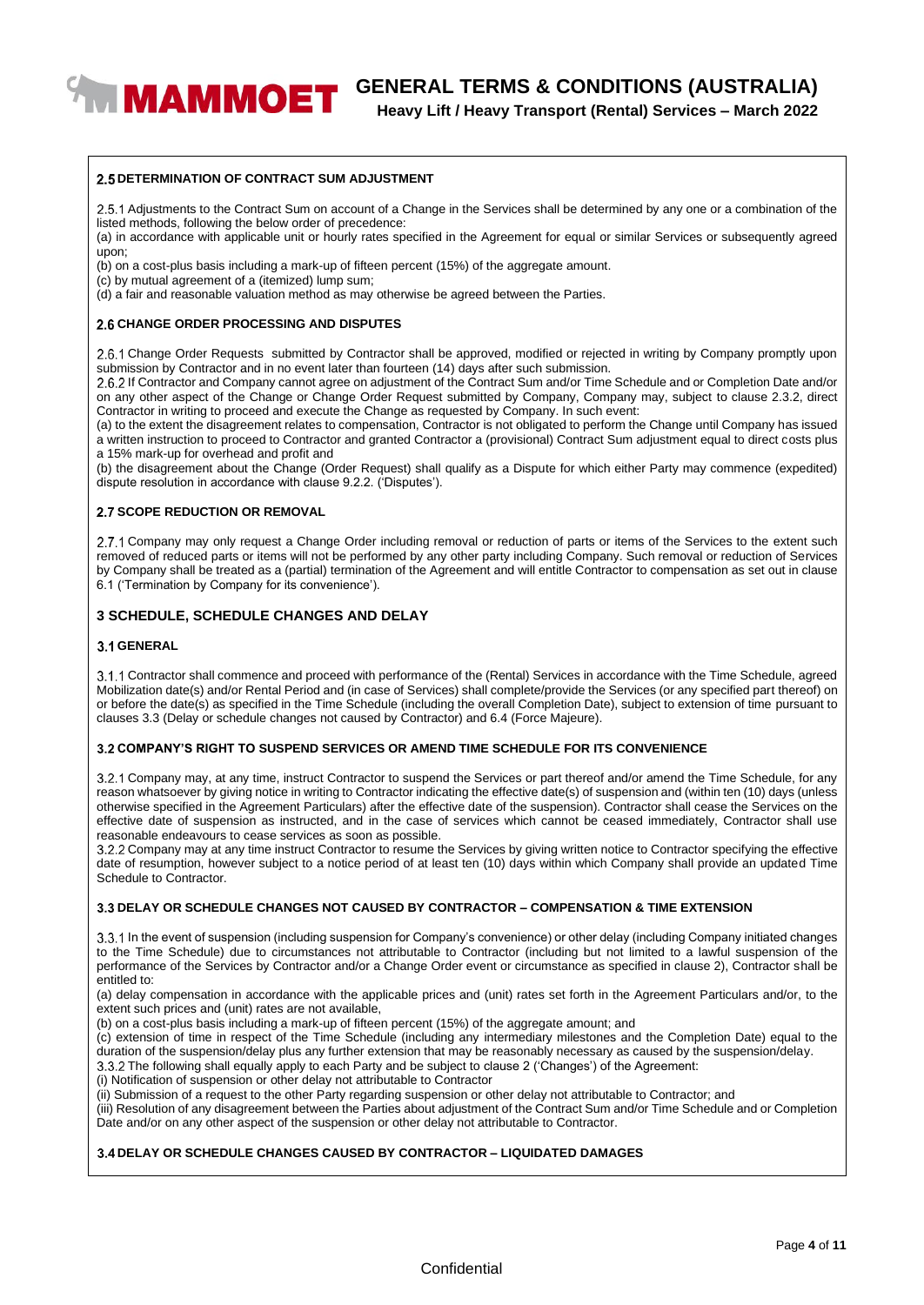

# **WIMAMMOET** GENERAL TERMS & CONDITIONS (AUSTRALIA)

### **Heavy Lift / Heavy Transport (Rental) Services – March 2022**

3.4.1 If due to its negligence Contractor is the sole cause of a failure to complete the Services by the Completion Date or, in case of Rental Services, to mobilize or provide the Equipment and/or Personnel on the agreed date(s) during the Rental Period Contractor shall be liable to pay delay liquidated damages only if such is specified in the Agreement Particulars. Such liquidated damages are to be applied as Company's sole financial remedy for loss or damages arising out of Contractor's aforesaid failure, and be considered as a genuine pre-estimate of the losses incurred.

In any event Contractor's total aggregate liability in relation to liquidated damages shall be limited to 5% of the Original Contract Sum unless otherwise specified in the Agreement Particulars. Liquidated damages shall be Company's sole remedy for delay and any due to Contractor's failure as specified in clause 3.4.1. In the event that time is at large, quantum of Company's claim for general damages for delay shall be limited to 10% of the Original Contract Sum.

#### **4 PRICE, PAYMENT AND TAX**

#### **4.1 CONTRACT SUM**

4.1.1 The Contract Sum to be paid for the (Rental) Services, the breakdown of the Contract Sum and the relevant payment terms and conditions are provided in the Agreement Particulars. The Contract Sum is based upon the (scope of) the (Rental) Services and is subject to any Change Order or other amendment in accordance with the Agreement.

#### **4.2 PAYMENT**

4.2.1 Company shall pay:

(a) the (agreed parts of) the Contract Sum plus any applicable taxes, duties etc. as defined in clause 4.2(c) in accordance with the payment (milestone) schedule and within the payment period(s) set out in the Agreement Particulars,

(b) within 30 days from submission of each invoice by Contractor; and

(c) without any withholding of any nature (excluding as required by applicable law). No payment from Company to Contractor shall depend on payment from Employer to Company.

#### **TAX**

The Contract Sum is exclusive of GST and all other taxes, duties and/or penalties etc. levied by government and/or other authorities in respect of and/or in connection with the Agreement or the Services, with the exception of corporate income tax and/or other tax on income to the extent due by Contractor in accordance with applicable law.

#### **5 OTHER (RENTAL) SERVICES RELATED CONDITIONS & PRICE ASSUMPTIONS**

#### **5.1 INFORMATION AND DOCUMENTS**

5.1.1 A Party may fully rely on the information and documentation provided by or on behalf of the other Party. Each Party is responsible for the accuracy, correctness and completeness of the information and documentation it has provided or has caused to be provided to the other Party. The providing Party shall indemnify the other Party for any damages, losses, claims, costs etc. which result from the inaccuracy, incorrectness and / or incompleteness of the information and documentation of the providing Party.

5.1.2 (applicable to Services only) Contractor shall, if required by or pursuant to the Agreement and subject to its professional knowledge as a heavy lifting and transport company and subject the scope of the Services, review all documents, drawings, specifications and instructions relating to the Services for discrepancies and errors. However Company is and shall remain responsible for any and all consequences resulting from such discrepancies and errors in documents, drawings, specifications and instructions as received by Contractor from Company.

#### **PERMITS, COMPLIANCE WITH LAW, QUARANTINE REQUIREMENTS**

5.2.1 Unless specified otherwise in the Agreement, Company is responsible for obtaining, at its own expense, all permits, licences, customs clearance and other approvals required for performance of the Project and/or the (Rental) Services and for getting access to the Site.

Contractor and Company shall comply with all applicable laws, regulations, ordinances and/or other regulatory requirements and instructions of governments.

For the avoidance of doubt, to the extent that Contractor is obliged to comply with any applicable quarantine requirements, this shall qualify as a Change entitling Contractor to a Change Order.

#### **5.3 SITE ACCESSIBILITY & CONDITIONS**

Company shall ensure that the Site is properly accessible, that Contractor's equipment can be mobilised and/or assembled properly and safely to, on and from the Site and that the (Rental) Services can start on the agreed date and can be performed without interruption or hindrance.

Company shall further provide good working conditions at the Site (in particular with regard to health and safety) and ensure that such conditions comply with all local regulations and requirements.

#### **PROFESSIONAL / INDEPENDENT PERFORMANCE OF SERVICES (APPLICABLE TO SERVICES ONLY)**

Contractor shall exercise all reasonable skill, care and diligence in the performance of the Services and shall carry out all its responsibilities in accordance with recognized professional standards.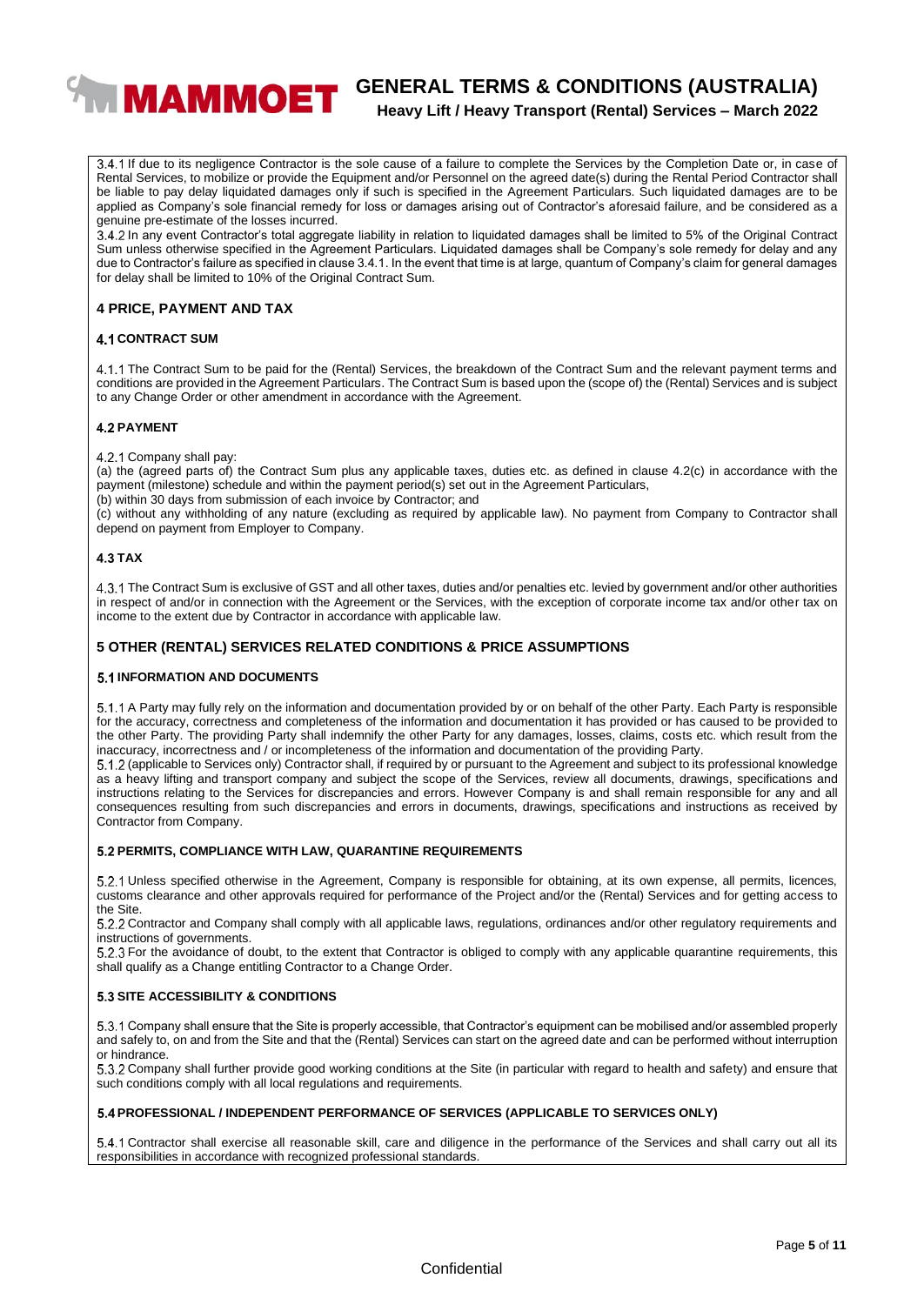

# **WAMMOET** GENERAL TERMS & CONDITIONS (AUSTRALIA) **Heavy Lift / Heavy Transport (Rental) Services – March 2022**

5.4.2 Contractor shall have the sole control over the means and methods required for performance of the Services. Contractor shall plan and execute the Services as it suits the Contractor best, provided that the Contractor complies with the Time Schedule and reasonable instructions of the Company in accordance with the provisions of the Agreement.

#### **5.5 SAFETY FIRST**

5.5.1 Notwithstanding anything to the contrary in the Agreement the Contractor shall in any event not be required to undertake any activities or comply with any instruction or direction, which are reasonably deemed by the Contractor to be unsafe or potentially hazardous to life or property.

#### **CARGO**

Unless specified otherwise in the Agreement, Company is responsible for providing Cargo hoisting, anchor, jacking and/or lashing points with a capacity/strength that is sufficient for efficient and safe performance of the Services or, in case of Rental Services, efficient and safe performance of the activities Company intends to execute with the Equipment. Company shall further be responsible for Cargo packaging.

Company shall ensure that the Cargo, in all aspects including but not limited to structural integrity, centre of gravity, weight and/or design, is suitable and able to withstand the forces and/or manipulation resulting from the agreed method for performance of the Services (e.g. lifting, transportation, jacking and/or sliding) or, in case of Rental Services, for the activities Company intends to execute with the Equipment.

#### **WARRANTY AND DEFECTS (APPLICABLE TO SERVICES ONLY)**

5.7.1 Contractor warrants that it shall use good workmanship and perform the Services in accordance with the provisions of the Agreement. Notwithstanding and due to the nature of the Services it is expressly agreed that Contractor is not responsible for works of repair, reconstruction, re-testing, and rectification and shall not make good defects, imperfections or other faults as may occur after completion of (an intermediary milestone of) the Services.

#### **6 SUSPENSION / TERMINATION / CANCELLATION**

#### **TERMINATION BY COMPANY FOR ITS CONVENIENCE**

6.1.1 Company may, at any time, cancel or terminate the Agreement, for any reason whatsoever and at its own convenience by giving notice in writing to Contractor indicating the effective date of the termination.

In the event of termination or cancellation of the Agreement in accordance with this clause 6.1 Company shall pay to Contractor (a) the value of the (Rental) Services performed up to and including the effective date of the termination,

(b) agreed demobilisation fees plus all reasonable cost incurred by Contractor as a result of the termination/cancellation and

(c) a fee of 25% of the remaining terminated non-performed value of the Services or, in case of Rental Services, the sum as specified in the Agreement Particulars to be paid by Company for the remaining terminated part of the agreed minimum Rental Period. To the extent applicable and possible such value and costs shall be calculated by applying the pricing/rates included in the Agreement.

#### **TERMINATION BY COMPANY FOR CAUSE (CONTRACTOR'S DEFAULT/BREACH)**

If Contractor breaches any material obligation it has assumed in the Agreement and does not cure such violation within thirty (30) days ('Cure Period') following written notice of such breach from Company to Contractor to be issued within 10 days of the date of the breach, then Company may terminate the Agreement by giving ten (10) days' written notice to Contractor. ln the event that such breach is not reasonably susceptible to cure within thirty (30) days, Contractor's Cure Period shall be extended to a maximum of ninety (90) days, unless otherwise agreed to by Company in writing.

6.2.2 In the event of termination for cause Company shall pay Contractor the value of (Rental) Services performed less any direct and reasonable costs incurred as a result of having the (Rental) Services performed by a replacement Subcontractor.

#### **SUSPENSION / TERMINATION BY CONTRACTOR FOR CAUSE (COMPANY'S DEFAULT/BREACH)**

 $6.3.1$  If:

(a) Company has failed to pay Contractor for the (Rental) Services for a period of fifteen (15) days after the date such payment is due under the Agreement, and/or

(b) Company is in breach of any of its other material obligations assumed under the Agreement and it does not cure such breach within thirty (30) days following written notice of such breach from Contractor to Company, and/or

(c) the Services or the Project, in whole or substantial part, is stopped for a period of sixty (60) consecutive days through no act or fault of Contractor, then without prejudice to any other rights and remedies that Contractor may have under or pursuant to the Agreement (provided by law or in equity), the Contractor may give Company ten (10) days' written notice' ('Suspension Notice') of such breach or default and, in the event such breach, failure or default is not cured within such ten (10) day time period, Contractor may suspend performance under the Agreement.

If such breach, failure or default is not cured by Company within twenty (20) days from the date of the Suspension Notice, Contractor may terminate from the Agreement and shall be paid, in each case without duplication:

(a) the amounts, fees and costs as specified in clause 6.1 (Termination for Company's convenience) plus;

(b) any further losses or damages incurred by Contractor and not expressly waived pursuant to the Agreement.

**6.4 FORCE MAJEURE**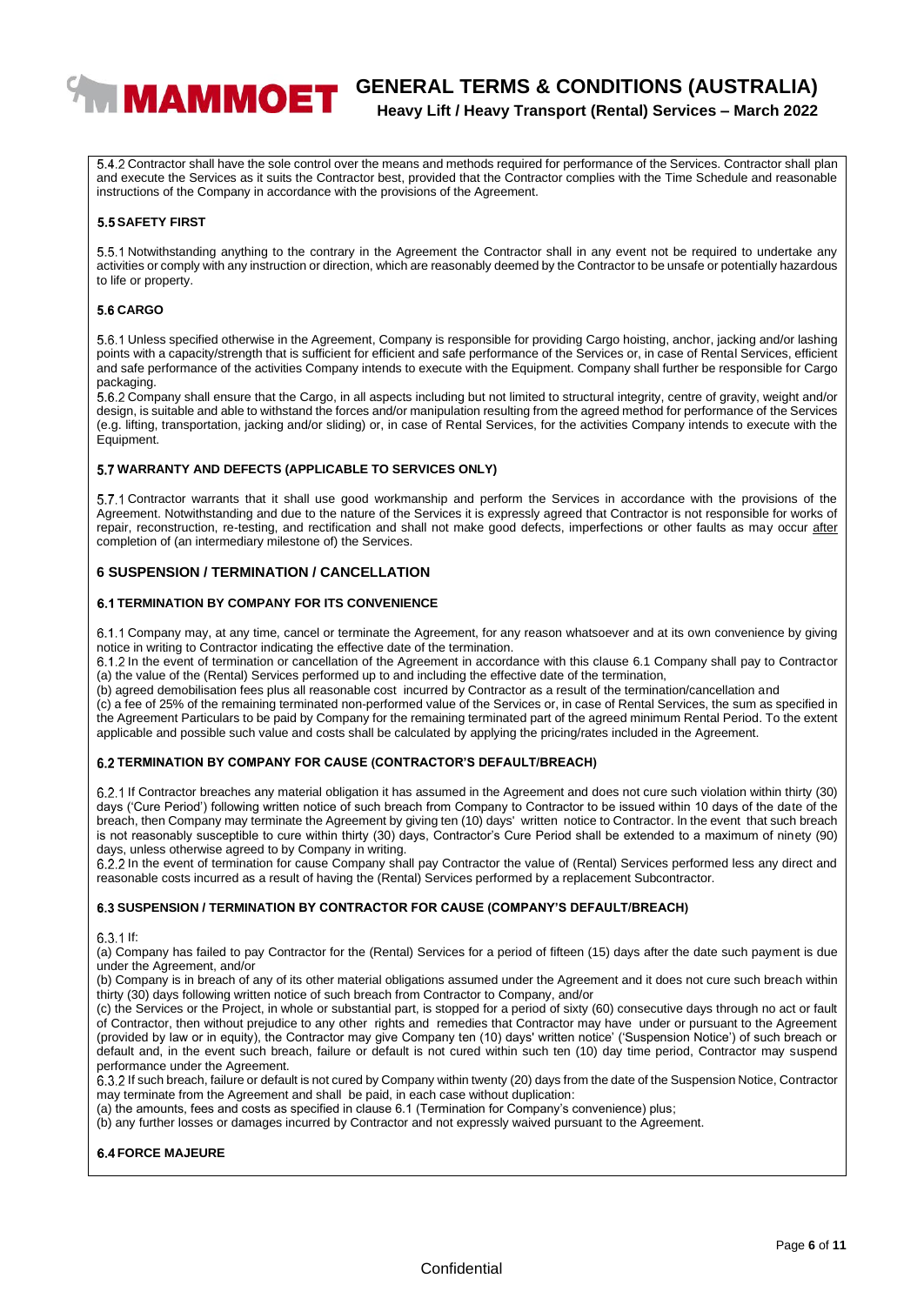# **WIMAMMOET** GENERAL TERMS & CONDITIONS (AUSTRALIA)

**Heavy Lift / Heavy Transport (Rental) Services – March 2022**

Force Majeure' shall mean circumstances, conditions and/or events, which are beyond the reasonable control of either Party and that could not be foreseen at the time the Agreement was entered into, occurring in the absence of any fault of negligence of any Party and which cannot be avoided or prevented through the adoption of reasonable measures, which temporarily or permanently prevent the performance of any obligation (with the exception of payment obligations) under the Agreement, including but not limited to industry wide or regional strikes, substantial supply chain disruptions and labour disturbances, (not including the personnel of the Group of the affected Party), cyber security related events, mutinies, quarantines, epidemics, pandemics, wars (whether declared or undeclared), acts of terrorism, blockades, embargo's, riots, civil disturbances, civil wars, fires, storms and/or other weather conditions and/or other acts of nature. Inclement Weather that is not abnormal for the Site shall not qualify as Force Majeure.

In the event that the performance of obligations under the Agreement is temporarily prevented due to a Force Majeure occurrence, the Force Majeure occurrence will only have the effect of deferring the performance of those obligations (excluding payment obligations), and shall not serve to relieve any party of other obligations under the Agreement.

6.4.3 Promptly upon the occurrence of Force Majeure, the affected Party shall give written notice to the other Party, citing the Force Majeure event, the effect of this event upon the party's contractual obligations, and the extent of mitigation action taken. The affected Party shall make all reasonable effort to mitigate and reduce to a minimum the effects of the Force Majeure.

In case of Force Majeure, the Contractor shall be granted such time extension – and accordingly the Time Schedule and Completion Date or, in case of Rental Services the Rental Period, shall be adjusted - as is reasonably necessary to reflect the effect of the delay.

Unless agreed otherwise in writing, either Party will be allowed to terminate the Agreement in case of a Force Majeure event lasting fifteen (15) days or more. In the event of such termination Company shall only be obliged to pay the value of the Services performed and all reasonable direct cost (including demobilisation costs) incurred as a result of this termination. To the extent applicable and possible such value and costs shall be calculated by applying the pricing/rates included in the Agreement.

#### **7 LIABILITY & INDEMNITY**

#### **GENERAL LIABILITY BASIS**

Contractor shall only be liable for any damage, loss, injury, expense and/or cost of any kind if and to the extent such damage, loss, injury, expense and/or cost is caused by negligent errors, acts, omissions or breach of contract by Contractor and/or any of its Subcontractors.

#### **7.2 LIMITATION OF AGGREGATE LIABILITY**

Except for the gross negligence or wilful misconduct on the part of Contractor and further to the fullest extent permitted by applicable law, Contractor's total aggregate liability whether in contract, in tort (including but not limited to negligence), for breach of statutory duty, in restitution, in law or in equity or for any cause of action whatsoever arising under or in connection with the Agreement for loss, damage, damages, cost, expense, expenses, disbursements, liability (including in respect of any fine or penalty) interest and costs, whether direct or indirect, present or future, actual or contingent, fixed or unascertained shall be limited to 100% of the Original Contract Sum. Company shall indemnify, defend and hold harmless Contractor Group for all damages, losses, claims, costs, liability etc. of Company Group exceeding the above mentioned limitation.

#### **EXCLUSION CONSEQUENTIAL LOSS LIABILITY**

7.3.1 Notwithstanding any of the indemnities and liabilities specifically referred to elsewhere in the Agreement, neither Party shall be liable, whether in contract, in tort (including but not limited to negligence), for breach of statutory duty, in restitution, in law or in equity or for any cause of action whatsoever arising under or in connection with the Contract, for any loss of profit or anticipated profit, loss of revenue, loss of turnover, loss of opportunity, loss of production, loss of use, loss of business, or any consequential or indirect losses whatsoever. Any loss or damage, as mentioned in this article, of Company Group shall be deemed loss or damage of Company. Any loss or damage, as mentioned in this article, of Contractor Group shall be deemed loss or damage of Contractor. Each party shall indemnify, defend and hold the other party harmless accordingly.

#### **8 INSURANCE**

#### **8.1 CONTRACTOR AND COMPANY PROVIDED STANDARD INSURANCE**

Each Party shall at its sole cost take out and maintain during the existence of the Agreement and the Services the following insurances:

(a) **Workers' Compensation and Employer's Liability** Insurance for its own personnel as prescribed by applicable laws

(b) **Commercial General Liability** (third party bodily injury and third party property damage) insurance with a coverage limit of AU\$10,000,000 (ten million Australian Dollars) (unless otherwise specified in the Agreement Particulars) being a combined single limit per occurrence.

(c) **Automobile Liability** Insurance for the equipment that is owned, leased or hired by the Party (covering bodily injury and property damage) as prescribed by applicable laws.

(d) any other insurance required by the applicable law.

#### **ALL-RISK INSURANCE PROVIDED BY COMPANY (CAR/CARGO INSURANCE)**

8.2.1 Company shall take out and maintain, at its/their sole cost, or shall procure that any other member of the Company Group shall maintain, for the duration of the Agreement and the Project, insurance(s) adequately covering at least physical loss or damage and/or personal injury caused to or respectively caused by the Cargo at the Site and/or during transportation and/or (temporary) storage. Company shall also maintain (or arrange that its Group shall maintain) appropriate insurance covering damage to or loss of any other Site installations or other property owned by or otherwise in the care custody and control of Company Group such as but not limited to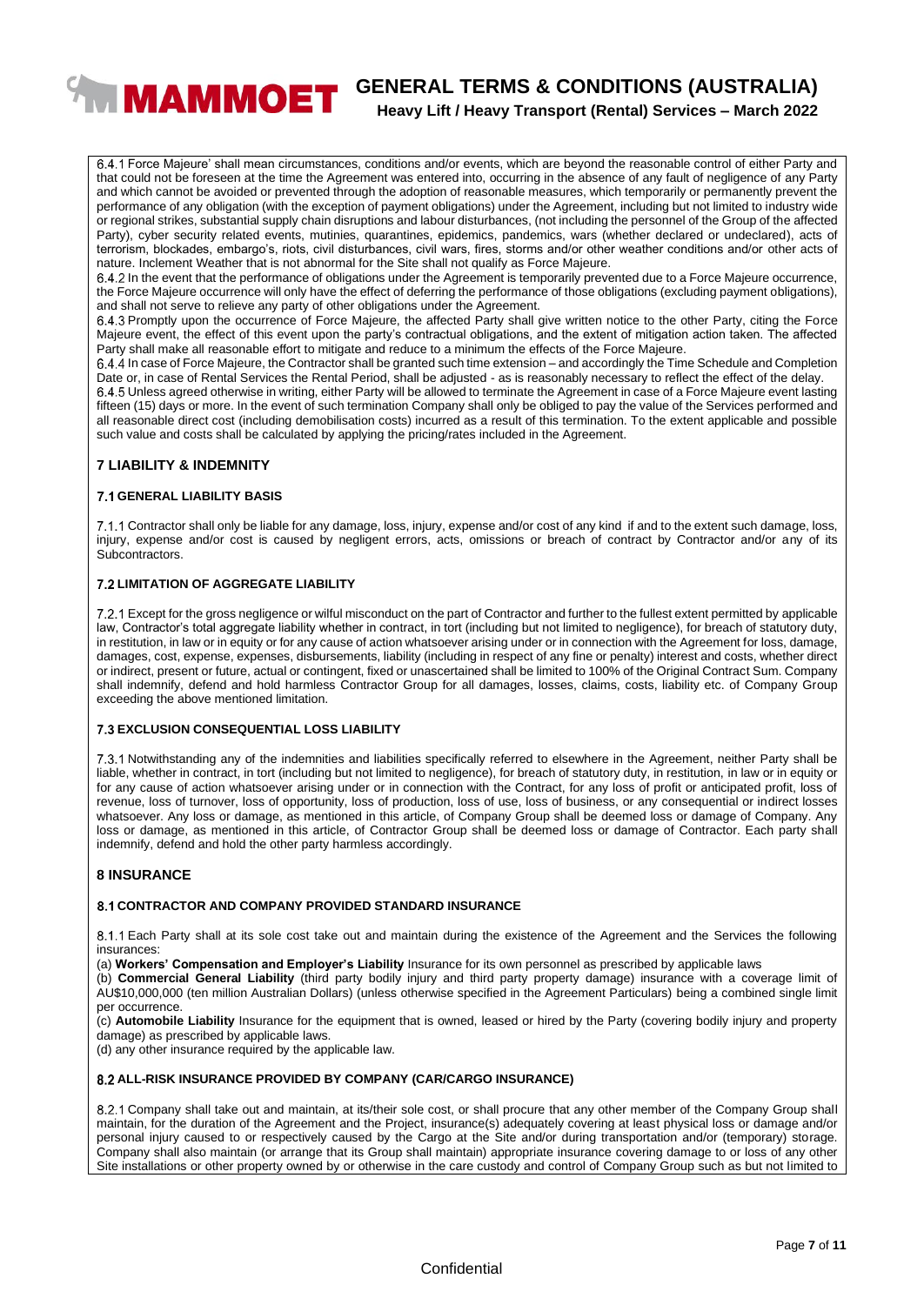

# **WIMAMMOET** GENERAL TERMS & CONDITIONS (AUSTRALIA) **Heavy Lift / Heavy Transport (Rental) Services – March 2022**

permanent construction and/or existing facility. These insurances shall in any event be primary to the insurances taken out by Contractor Group.

#### **8.3 ALL-RISK INSURANCE EQUIPMENT INSURANCE**

8.3.1 In relation to works contracts and/or wet-hire rentals, Contractor shall at its sole cost take out and maintain during the existence of the Agreement and the Services, Equipment insurance for the Equipment that is owned, leased or hired by the Contractor in an amount of the full replacement value.

8.3.2 In relation to dry-hire rentals, Company shall at its sole cost take out and maintain during the existence of the Agreement and the Services, Equipment insurance for the Equipment that is leased or hired by the Company in an amount of the full replacement value.

#### **WAIVER OF SUBROGATION / NAMING AS CO-INSURED / INSURANCE CERTIFICATES (Not applicable for dry-hire rental)**

The insurances taken out by each Party in accordance with clause 8.1, 8.2 and 8.3 shall be endorsed to waive subrogation against the other Party and its respective Group. The waiver of subrogation only apply to the extent that the respective Party has assumed any liabilities under the Agreement. Each Party shall issue certificates of insurances to evidence the existence of the insurances.

#### **8.5 LIABILITY FOR INSURANCE DEDUCTIBLE**

8.5.1 A Party shall pay or reimburse the other Party for deductibles on the insurance policies taken out by the other Party to the extent that its negligence or fault under the Agreement gave rise to any claim on such policies. The liability to pay or reimburse the deductible amount shall be limited AU\$150,000 (one hundred fifty thousand Australian Dollars) or EUR 100,000 (one hundred thousand Euro, per occurrence (as applicable, based on the currency denomination of the policy deductible).

#### **9 GOVERNING LAW AND DISPUTE RESOLUTION**

#### **9.1 GOVERNING LAW**

9.1.1 The Agreement will be governed by and construed in accordance with laws of Western Australia.

#### **9.2 DISPUTES**

9.2.1 A Party may notify the other Party in writing that a Dispute has arisen. The Parties will, in the first instance, attempt to resolve the Dispute by entering into good faith negotiations. If, within thirty (30) days from the date of notification, the Parties do not reach agreement on the resolution of the dispute, each Party may refer such dispute to arbitration as set out in clause 9.2.2.

9.2.2 All disputes arising out of or in connection with the Agreement that are not resolved in accordance via good faith negotiations in accordance with clause 9.2.1 shall be finally settled under the Rules of Arbitration of the International Chamber of Commerce by one or more arbitrators appointed in accordance with the said Rules. The seat, or legal place, of arbitration shall be Perth, Western Australia.

#### **10 MISCELLANEOUS**

#### **10.1 NOTICES**

10.1.1 All notices, demands, claims or other communication under the Agreement to the Parties shall be in the English language and shall be considered to have been duly given or made when delivered in writing by registered mail, email or a courier to the Party and addressed to the person(s) and address(es) specified in or pursuant to the Agreement or, in the absence thereof, when delivered via courier to the Party's registered office address or another address specified by the receiving Party in writing.

#### **BUSINESS ETHICS AND ANTI-BRIBERY**

Each Party agrees, in its performance of its obligations under the Agreement, to comply, and to cause its affiliated companies to comply, with all applicable laws, including any and all international rules and regulations related to bribery issues (such as but not limited to *Chapter VII 'Combatting Bribery, Bribe Solicitation and Extortion', Article 1 of the OECD Guidelines for Multinational Enterprises*) and EU and U.S. Trade Sanctions and Export Control Laws.

10.2.2 Neither Party shall knowingly take any action that would cause the other Party to be in violation of any applicable laws. Further, each Party shall immediately notify the other Party if such Party has any information or suspicion that there may be a violation of any applicable laws in connection with the performance of activities under the Agreement.

#### **10.3 INTELLECTUAL PROPERTY**

10.3.1 All documentation is and will remain the property of the Party that has supplied it to the other Party.

10.3.2 All intellectual property rights related to information and/or documents provided in relation to the Project or Services and as may be further defined in the Agreement Particulars ('**Intellectual Property**'), if any, are and will remain vested in the Party that has supplied the documents and/or information to the other Party.

10.3.3 Any concept, product, process (patentable or otherwise), copyrightable material (including without limitation documents, specifications, calculations, maps, sketches, notes, reports, data, models, samples, drawings, designs, videos and electronic software) or other information first conceived, reduced to practice or created by any member of Contractor Group in the performance of the Services (and with respect to any subcontractors, their respective scope) under this Agreement (collectively, 'Work Product') shall be the property of the Contractor. Title shall have passed principally upon the earliest of conception, reduction to practice or creation, as applicable, whether or not delivered to the Contractor at the time of conception, reduction to practice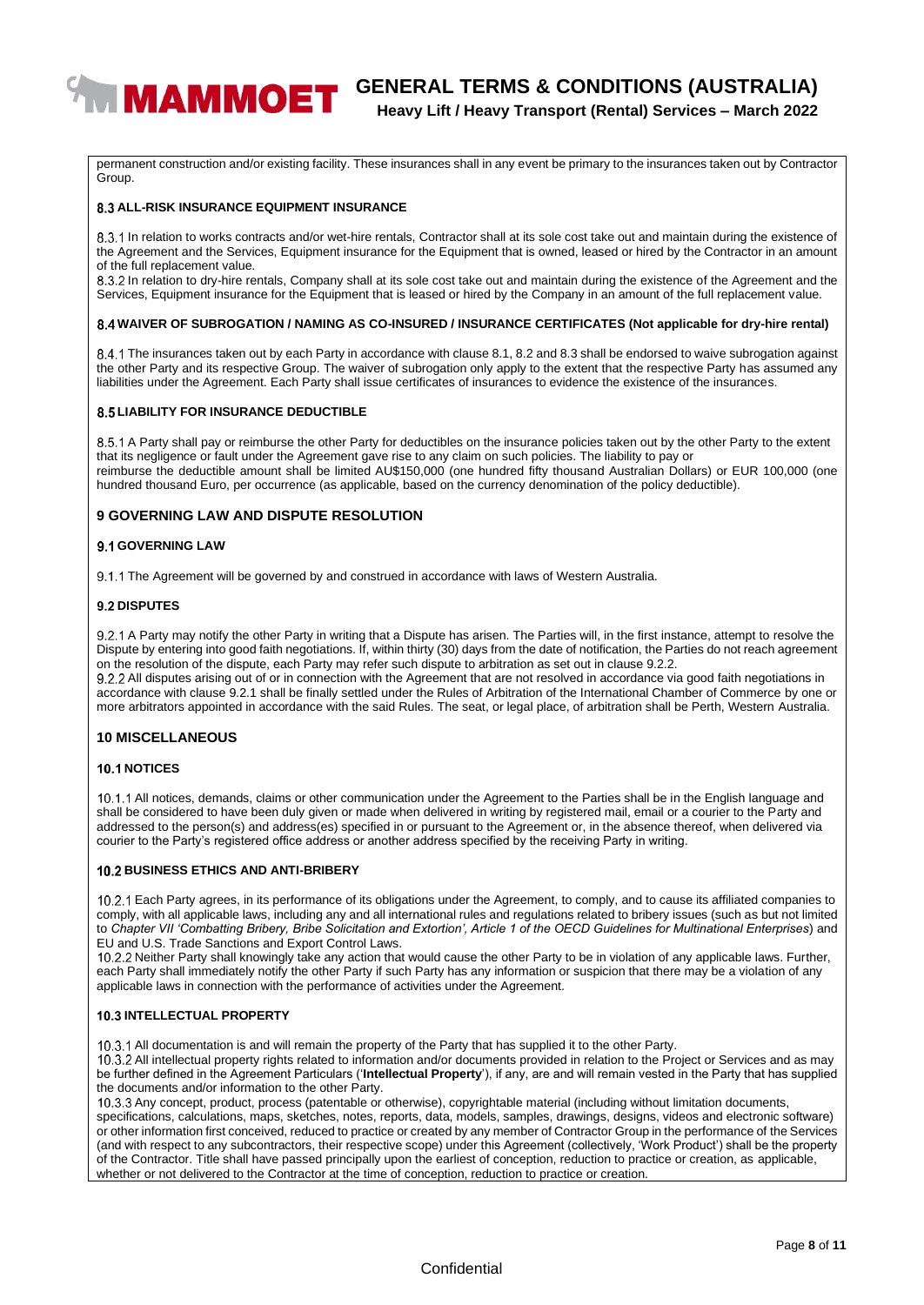# **WIMAMMOET** GENERAL TERMS & CONDITIONS (AUSTRALIA) **Heavy Lift / Heavy Transport (Rental) Services – March 2022**

Each Party shall indemnify, protect, defend and hold harmless the other Party for any and all damages, losses, claims, actions or proceedings arising out of any patent infringement by that Party and in relation to the Services, including but not limited to reimbursement of royalties or similar charges paid by the other Party.

#### **10.4 CONFIDENTIAL INFORMATION**

'**Confidential Information**' shall mean any and all information disclosed (whether orally, in writing or by any other means) by the disclosing Party to the receiving Party, whether before or for a period of 5 years after the date of the Agreement, whether marked confidential or by its nature to be reasonably deemed confidential, including but not limited to information relating to that Party's operations, processes, plans or intentions, production information, know-how, copyrights, design rights, trade secrets, market opportunities, business affairs, but shall not include any part of such information which:

(a) is in or comes into the public domain in any way without breach of the Agreement by a receiving Party or any person to whom it makes disclosure; or

(b) the receiving Party can show:

 $(i)$  was in its possession or known to it by being in its use or being recorded in its files prior to receipt from the disclosing Party and was not acquired by the receiving Party from the disclosing Party under an obligation of confidence; or

(ii) to have been independently developed by the receiving Party without recourse to the Confidential Information; or

(iii) the receiving Party obtains or has available from a source other than the disclosing Party without breach by the receiving Party or such source of any obligation of confidentiality or non-use.

In relation to Confidential Information received from the other Party or from a third party on behalf of the other Party, the disclosing Party and the receiving Party agree as follows:

(a) To treat the Confidential Information in confidence and to use it only for the purpose of the Agreement and performance of Services provided hereunder;

(b) Not to copy or write down any part of the Confidential Information except as is reasonably necessary for the for the purpose of the Agreement and performance of Services provided hereunder;

(c) To disclose the Confidential Information only to its directors, officers and employees (including directors, officers and employees of the receiving Party's Group) that need to know the Confidential Information for the purpose of the Agreement and performance of Services provided hereunder;

(d) To treat the Confidential Information with the same degree of care and with sufficient protection from unauthorised disclosure as the receiving Party uses to maintain its own confidential or proprietary information.

10.4.3 Subject to applicable data preservation law, at the request of the Disclosing Party the Receiving Party shall promptly return all documents, materials and records and all copies of the Confidential Information to the Disclosing Party and permanently delete any such Confidential Information from any electronic storage media or memory;

10.4.4 Notwithstanding the foregoing, each Party may disclose Confidential Information to the extent required by law or court order, provided that the originally disclosing Party receives written advance notice of the requested disclosure promptly and has a reasonable opportunity to object to the disclosure and seek a protective order prior to the receiving party making such disclosure. The obligations of this paragraph shall survive the termination of the Agreement.

#### **10.5 NO ASSIGNMENT / TRANSFER**

10.5.1 The Agreement shall be binding upon and inure to the benefit of the parties hereto and their respective permitted successors and assigns. No party shall have the right to assign, transfer, pledge, encumber or otherwise affect its obligations and rights under the Agreement (hereafter, collectively, '**Assign**') without the written consent of the other party, which may be granted or withheld in its sole discretion.

10.5.2 Any attempt by any of the parties to assign any of its obligations and rights hereunder, without such consent, shall be void and without effect and shall not affect its obligations under the Agreement.

#### **10.6 ENTIRE AGREEMENT**

10.6.1 The Agreement constitutes the entire agreement and understanding of the Parties and supersedes all prior written or oral agreements or understandings with respect to the subject matter hereof.

#### **10.7 PARTIAL INVALIDITY**

10.7.1 If any term, covenant, condition, or provision of the Agreement or the application thereof to any person or circumstance shall to any extent be invalid or unenforceable, the remainder of the Agreement or application of such term or provision to persons or circumstances other than those as to which it is held to be invalid or unenforceable shall not be affected thereby and each term, covenant, condition, or provision of the Agreement shall be valid and shall be enforceable to the fullest extent permitted by law.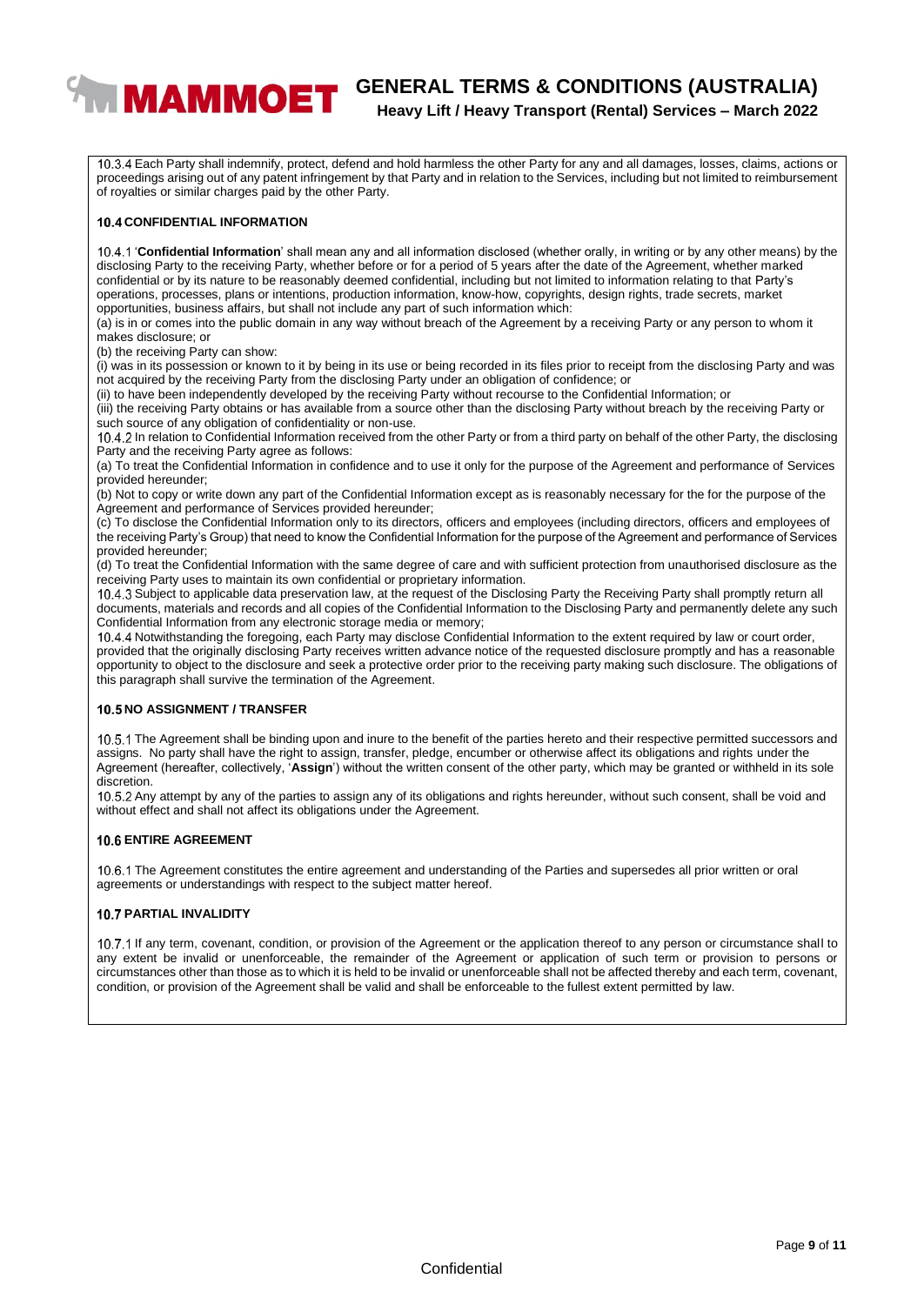

**Heavy Lift / Heavy Transport (Rental) Services – March 2022**

#### **PART IV – RENTAL SPECIAL CONDITIONS**

#### **1 EQUIPMENT RENTAL SPECIFIC CONDITIONS**

#### **1.1 CONDITION OF EQUIPMENT UPON DELIVERY AND RETURN**

1.1.1 Upon delivery, the Equipment will be of good quality, in good working order, properly serviced and in good maintenance, free of defects and fit to operate within its Specifications and Capacity.

Parties will jointly inspect the condition of the Equipment immediately upon delivery on Site after which a written inspection report will be confirmed between Parties in writing. Any visible defects must be reported to Contractor during the inspection, failing which Company shall be deemed to have received the Equipment without any visible defects.

1.1.3 Company shall return the Equipment in the same condition that existed at the time of delivery to Company, ordinary wear and tear Excepted, washed and clean, failing which Company shall compensate Contractor for all reasonable costs or damages (including, but without limiting, replacement of damaged tyres, rims, panels, or repainting) incurred due to non-compliance with this clause 1.1.3.

#### **1.2 EQUIPMENT USE**

1.2.1 Company may only use the Equipment on the Site and in accordance with the Equipment Specifications and Capacity and (if provided by Company) only by use of properly qualified and trained personnel.

Company may not in any way rent or sub-rent the Equipment and/or grant any rights, of whatever nature, to or in the Equipment to any Third Party or any other member of Company Group.

#### **1.3 EQUIPMENT OWNERSHIP RIGHTS**

Contractor retains all ownership rights in the Equipment and Company shall not take any action inconsistent with the Contractor's ownership of the Equipment, including any sale, transfer, modification, or encumbrance thereof or any attempt to take any such actions. Company shall give Contractor immediate written notice as soon as it becomes aware that any piece of Equipment may be - or has actually been - seized or shall/has become affected by similar measures, (to be) taken by any party.

Contractor is entitled at all times to replace Equipment (pieces) provided the replacement Equipment is of equal or better capacity/rating and further provided that such replacement shall not materially (adversely) impact Company's work schedule.

#### **1.4 MOBILIZATION AND DEMOBILIZATION**

Unless specified otherwise in the Agreement Particulars, Contractor shall, at Company's cost as specified in the Agreement Particulars, be responsible for mobilisation and demobilisation of the Equipment.

1.4.2 If and to the extent mobilisation and/or demobilisation is carried out by Company Group, Company shall at the end of the Rental Period (or extension thereof), or immediately upon the termination of the Rental Period if that is earlier, return the Equipment to the delivery location or any other location as directed by Contractor.

#### **CONSUMABLES, MAINTENANCE AND REPAIR IN RELATION TO WORKS CONTRACTS AND/OR WET-HIRE RENTALS**

1.5.1 Unless otherwise agreed in the Agreement Particulars:

(a) The Rental Rates and Contract Sum exclude consumables such as water, power, electricity, fuel, lubricants and/or temporary fixings, and the supply of such items is all solely Company's responsibility (at its own cost).

(b) Contractor shall perform all maintenance and repair of the Equipment. Company may not, without prior permission in writing from Contractor, perform any maintenance and repair of the Equipment.

#### **CONSUMABLES, MAINTENANCE AND REPAIR IN RELATION TO DRY-HIRE RENTALS**

1.6.1 Unless otherwise agreed in the Agreement Particulars:

(a) The Rental Rates and Contract Sum exclude consumables such as water, power, electricity, fuel, lubricants and/or temporary fixings, and the supply of such items is all solely Company's responsibility (at its own cost).

(b) The Company is responsible for and must complete daily upkeep of the Equipment including to clean, maintain, lubricate, fuel the Equipment to the standard and level specified in the relevant manual (or as otherwise specified by the Contractor) and record such checks in the logbook provided.

(c) Company shall perform all scheduled maintenance of the Equipment to the standard and level specified in the OEM manual (or as otherwise specified by the Contractor) and record such checks in the logbook provided. Company may not, without prior permission in writing from Contractor, perform any non-regular maintenance and repair of the Equipment.

(d) Company shall bear the costs of ALL repair and/or maintenance of Equipment needed during the Rental Period and until redelivery to Contractor, including but not limited to costs of labour, materials, travelling expenses and transportation costs, unless the repair or maintenance is due to negligent acts and/or omissions by the Personnel (provided by Contractor) or due to internal defects in the Equipment, regardless if during use or during return.

#### **2 PERSONNEL RENTAL SPECIFIC CONDITIONS**

#### **PERSONNEL – COMPANY PROVIDED**

2.1.1 If and to the extent operation of the Equipment will be undertaken by Company Group, Company shall ensure that the personnel operating the Equipment is fully qualified, licensed and skilled to do so. Company shall indemnify and hold harmless Contractor Group